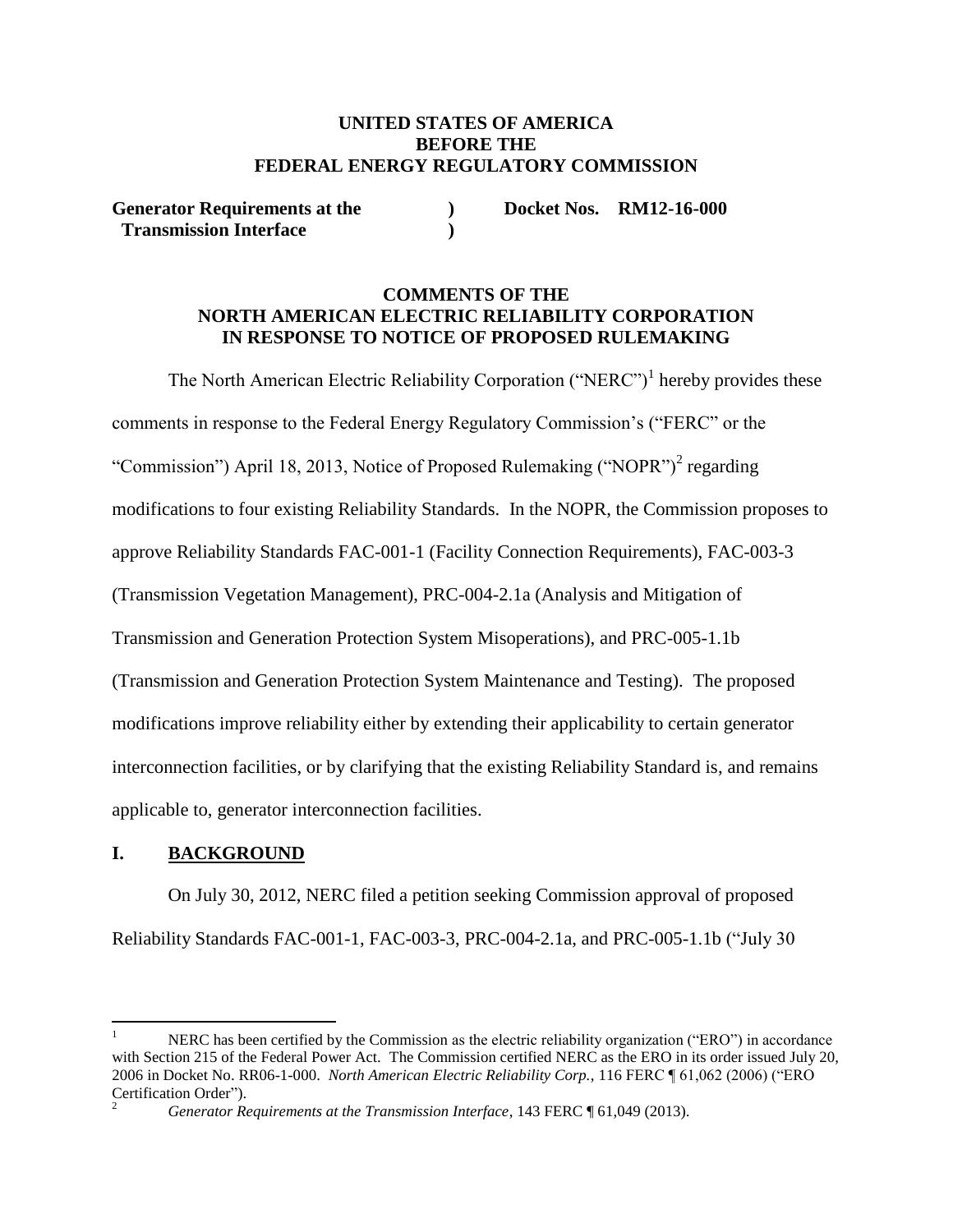Petition").<sup>3</sup> The proposed Reliability Standards set forth the responsibilities of those Generator Owners that own or operate a generator interconnection Facility and interface with the portion of the Bulk Electric System where Transmission Owners and Transmission Operators then take over ownership and operating responsibility. NERC stated in its July 30 Petition that these are the only Reliability Standards that need to be applied to Generator Owners and Generator Operators to ensure appropriate coverage of generator interconnection facilities "[e]xcept as necessary on a fact-specific basis."<sup>4</sup>

On April 18, 2013, the Commission issued the instant NOPR proposing to approve the proposed Standards. The Commission seeks comment on two issues: (1) clarification of the term "generator interconnection facility"<sup>5</sup> and (2) detailed information regarding individual assessments, including what circumstances could trigger an individual assessment and how NERC envisions the individual assessment will be performed.<sup>6</sup>

<sup>&</sup>lt;sup>2</sup><br>3 The FAC-001 and FAC-003 standards currently in effect are applicable to Transmission Owners, and NERC is proposing to extend their applicability to certain generator interconnection facilities. 4

July 30 Petition at p. 5. 5

NOPR at P 22 ("further clarification of the term 'generator interconnection facility' may be warranted. We understand the term to refer to generator interconnection tie-lines and their associated facilities extending from the secondary (high) side of a generator owner's step-up transformer(s) to the point of interconnection with the host transmission owner.")(internal citations omitted).

<sup>6</sup> NOPR at P 24 ("we seek comment as to what circumstances could trigger such an individual assessment. We also seek comment on how NERC envisions the individual assessments will be performed as part of the transmission planning and operating studies NERC mentions in the Petition, when the individual assessments will occur, what percentage of generator interconnection facilities are 'complex' and thereby likely to trigger such an individual assessment (including the number of existing generator interconnection facilities that will be required to adhere to additional transmission owner or transmission operator Reliability Standards), and how the results of the individual assessments will be coordinated among the interested parties.").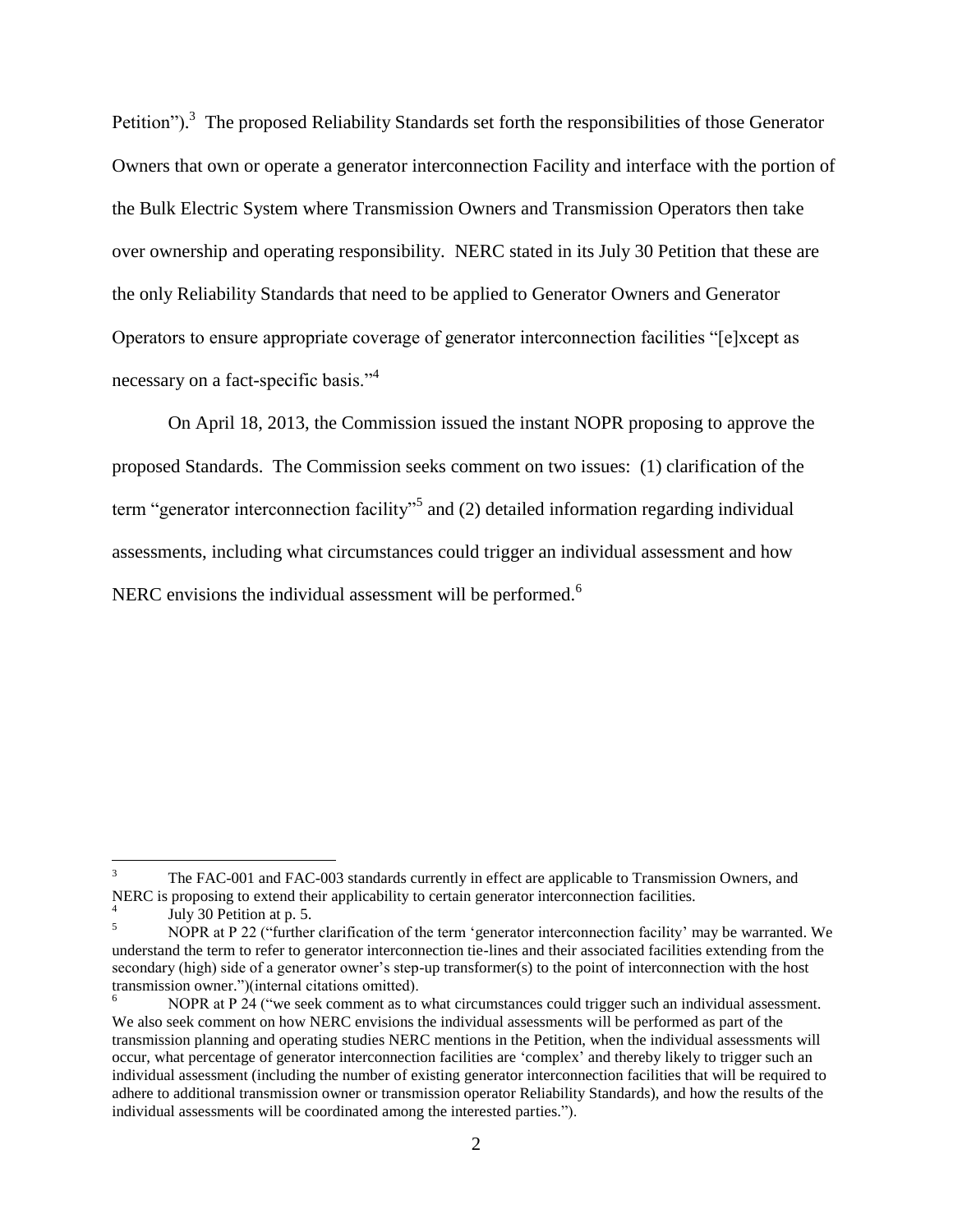## **II. NOTICES AND COMMUNICATIONS**

Notices and communications with respect to this filing may be addressed to the

following: $<sup>7</sup>$ </sup>

Gerald W. Cauley President and Chief Executive Officer North American Electric Reliability Corporation 3353 Peachtree Road, N.E. Suite 600, North Tower Atlanta, GA 30326 (404) 446-2560 (404) 446-2595– facsimile

Charles A. Berardesco\* Senior Vice President and General Counsel Holly A. Hawkins\* Assistant General Counsel Stacey Tyrewala\* Senior Counsel North American Electric Reliability Corporation 1325 G Street, N.W., Suite 600 Washington, D.C. 20005 (202) 400-3000 (202) 644-8099– facsimile [charlie.berardesco@nerc.net](mailto:charlie.berardesco@nerc.net) [holly.hawkins@nerc.net](mailto:holly.hawkins@nerc.net) [stacey.tyrewala@nerc.net](mailto:stacey.tyrewala@nerc.net)

## **III. COMMENTS**

## **A. Clarification of the Term "Generator Interconnection Facility"**

In the NOPR, the Commission seeks further clarification of the term "generator interconnection facility."<sup>8</sup> NERC confirms the Commission's understanding that a Generator Owner or Generator Operator's compliance obligations extend to the generator interconnection facilities up to the point of interconnection with the host Transmission Owner. As the Commission noted, the term "generator interconnection facility" refers to generator interconnection tie-lines and their associated facilities extending from the secondary (high) side

 $\overline{a}$ 

<sup>7</sup> Persons to be included on the Commission's service list are identified by an asterisk. NERC respectfully requests a waiver of Rule 203 of the Commission's regulations, 18 C.F.R. § 385.203 (2012), to allow the inclusion of more than two persons on the service list in this proceeding.

<sup>8</sup> NOPR at P 22.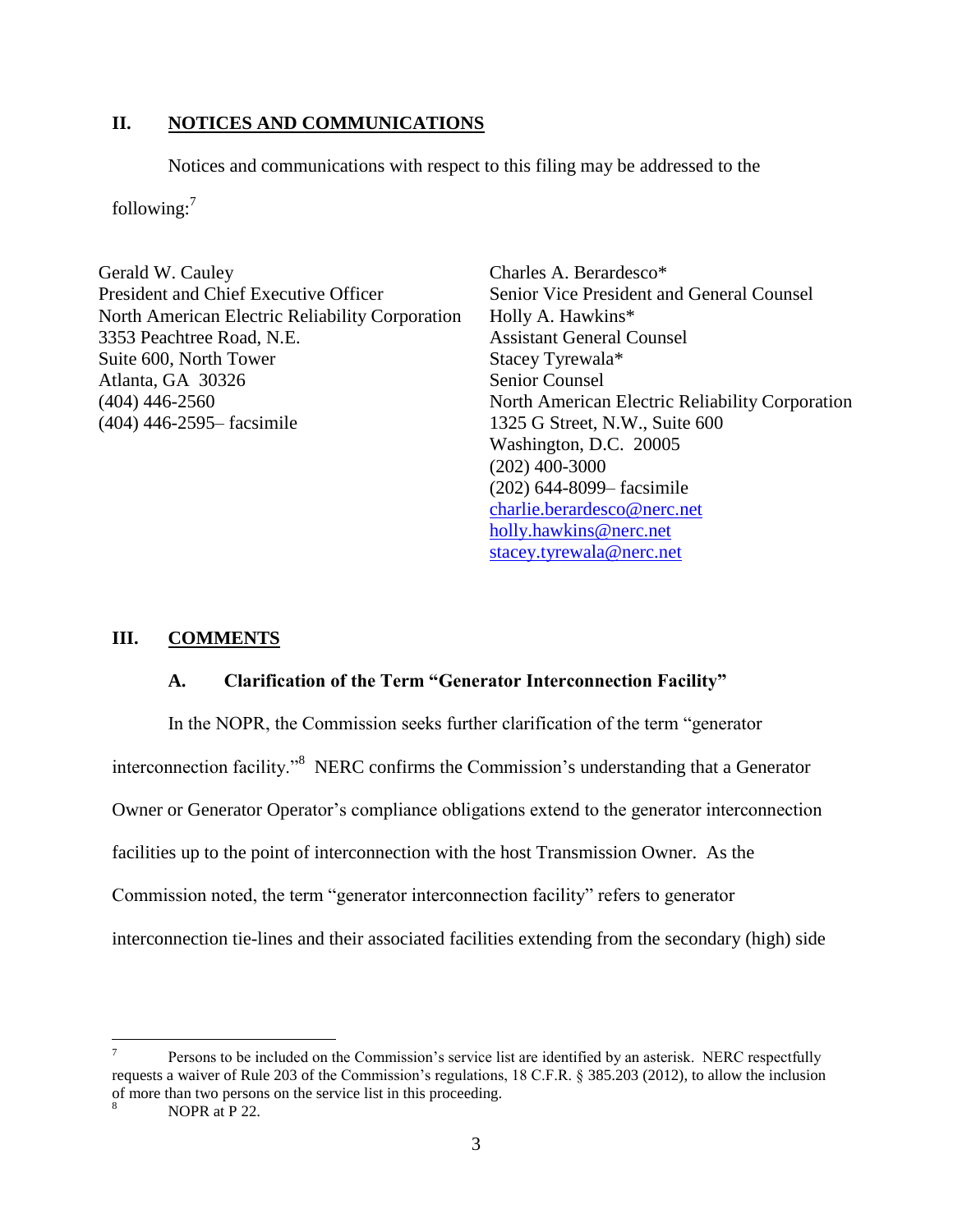of a generator owner's step-up transformer(s) to the point of interconnection with the host transmission owner.<sup>9</sup>

#### **B. Individual Assessments**

The standard drafting team for Project 2010-07 reviewed 34 Reliability Standards and 102 Requirements in order to determine what generic changes were necessary to address what changes are necessary to close a reliability gap with respect to what is commonly known as generator interconnection facilities.<sup>10</sup> The standard drafting team acknowledged that some Facilities are complex and may therefore require individual assessment.<sup>11</sup> The need for such individual assessments in order to determine which Reliability Standards apply to a Facility was acknowledged by the Commission in the NOPR.<sup>12</sup>

The NOPR seeks comment as to what circumstances could trigger an individual assessment and how NERC envisions the individual assessment will be performed.<sup>13</sup> The NOPR also seeks comment on what "percentage of generator interconnection facilities are 'complex' and thereby likely to trigger such an individual assessment (including the number of existing generator interconnection facilities that will be required to adhere to additional transmission

10 NERC's Registry Criteria provide that a class of entities, each of which would be individually excluded, may nevertheless be registered based on their aggregate impact on Bulk-Power System reliability.<br><sup>11</sup> See Betition for Annoyal of Proposed Beliebility Standards FAC 001.1, FAC 003.3, PBC 04.2.1a

<sup>-&</sup>lt;br>9 *Id.*

*See* Petition for Approval of Proposed Reliability Standards FAC-001-1, FAC-003-3, PRC-04-2.1a and PRC-005-1.1b at 12-13. Note, NERC has not determined the percentage of facilities that may be identified as "complex." Specific details regarding individual assessments were not provided in the July 30 Petition, as there is significant overlap between this project and the definition of the Bulk Electric System and at the time of submittal, Order No. 773, approving the definition of the Bulk Electric System, had not yet been issued. *Revisions to Electric Reliability Organization Definition of Bulk Electric System and Rules of Procedure*, Order No. 773, 141 FERC ¶ 61,236 (2012).

<sup>12</sup> NOPR at P 24 ("The Commission appreciates that, while certain facilities may be adequately addressed through a generic evaluation, other facilities may, as NERC indicates, require 'individual assessment' to properly determine which Reliability Standards apply to a facility."). 13

*Id.*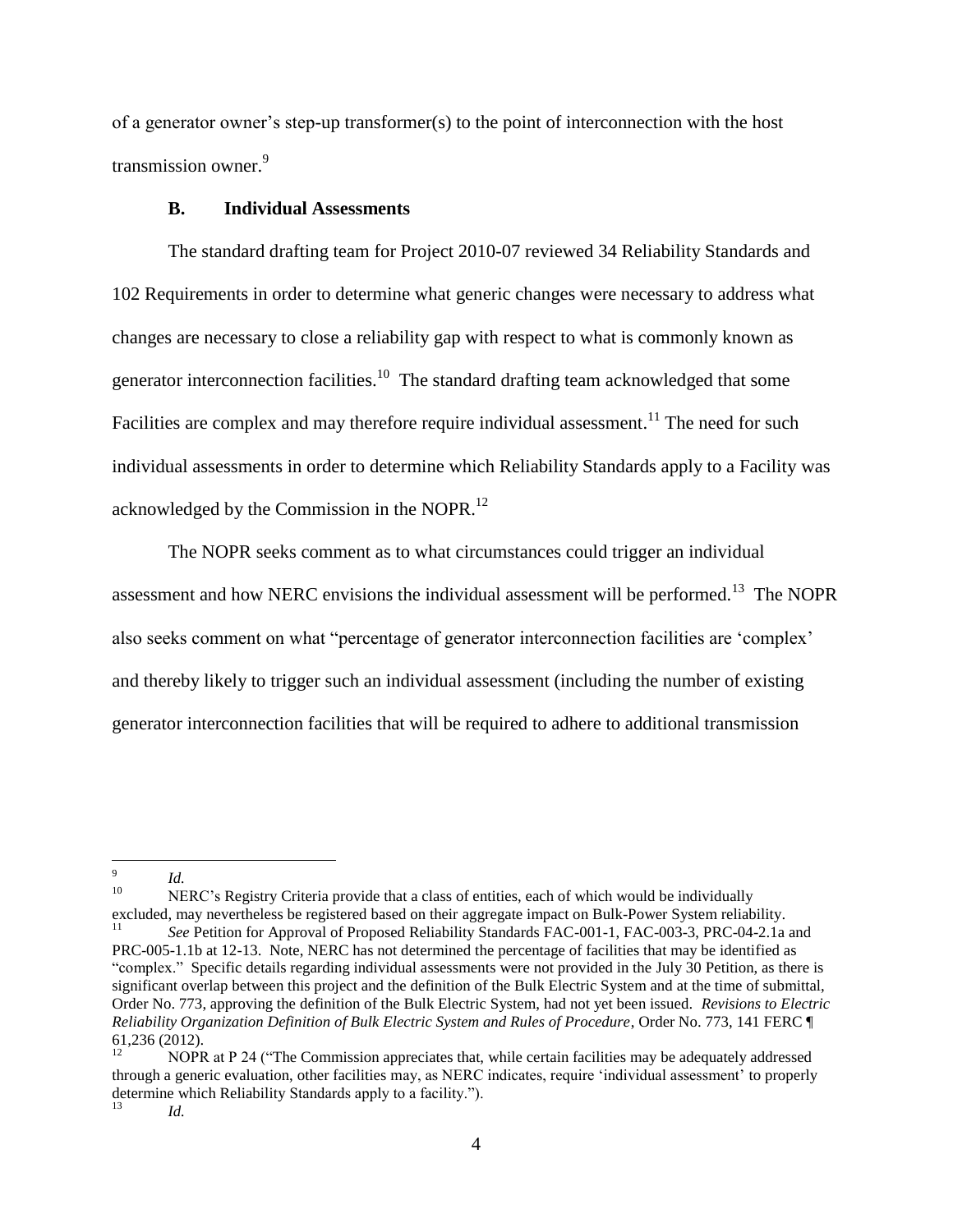owner or transmission operator Reliability Standards), and how the results of the individual assessments will be coordinated among the interested parties."<sup>14</sup>

There are several events which could trigger an individual assessment with respect to whether additional Reliability Standards should apply to a particular Generator Owner or Generator Operator based on its specific and unique characteristics.<sup>15</sup> These events are addressed in turn below.

(1) It may be the case that at some point in the future NERC will gain additional information and identify one or more additional Requirements that should be made applicable to one or more Generator Owners or Generator Operators. Such additional information may arise out of an analysis of an event or off-normal occurrence on the system. If that Requirement were of a general nature that should apply to a number of Generator Owners and/or Generator Operators, NERC would use the standards development process to develop appropriate modifications to the Reliability Standards, as was done in the present matter.

(2) Next, if additional information were specific to an individual Generator Owner or Generator Operator, based on the particular facts and circumstances, then NERC and the Regional Entity could pursue additional registration as a means to apply certain additional Requirements to that particular Generator Owner or Generator Operator. However, NERC expects that widespread registration of Generation Owners and Generation Operators as Transmission Owners and Transmission Operators should not be necessary in the future.

(3) Finally, individual assessments could occur as a result of the Bulk Electric System exception process. The NERC definition of the Bulk Electric System uses specific terms and

<sup>&</sup>lt;sup>14</sup> *Id.*

<sup>15</sup> In addressing the potential need for individual assessments of complex generator interconnection facilities, NERC did not intend to create a new affirmative obligation on certain functional entities (*e.g*., Reliability Coordinators or Planning Authorities) to conduct such assessments.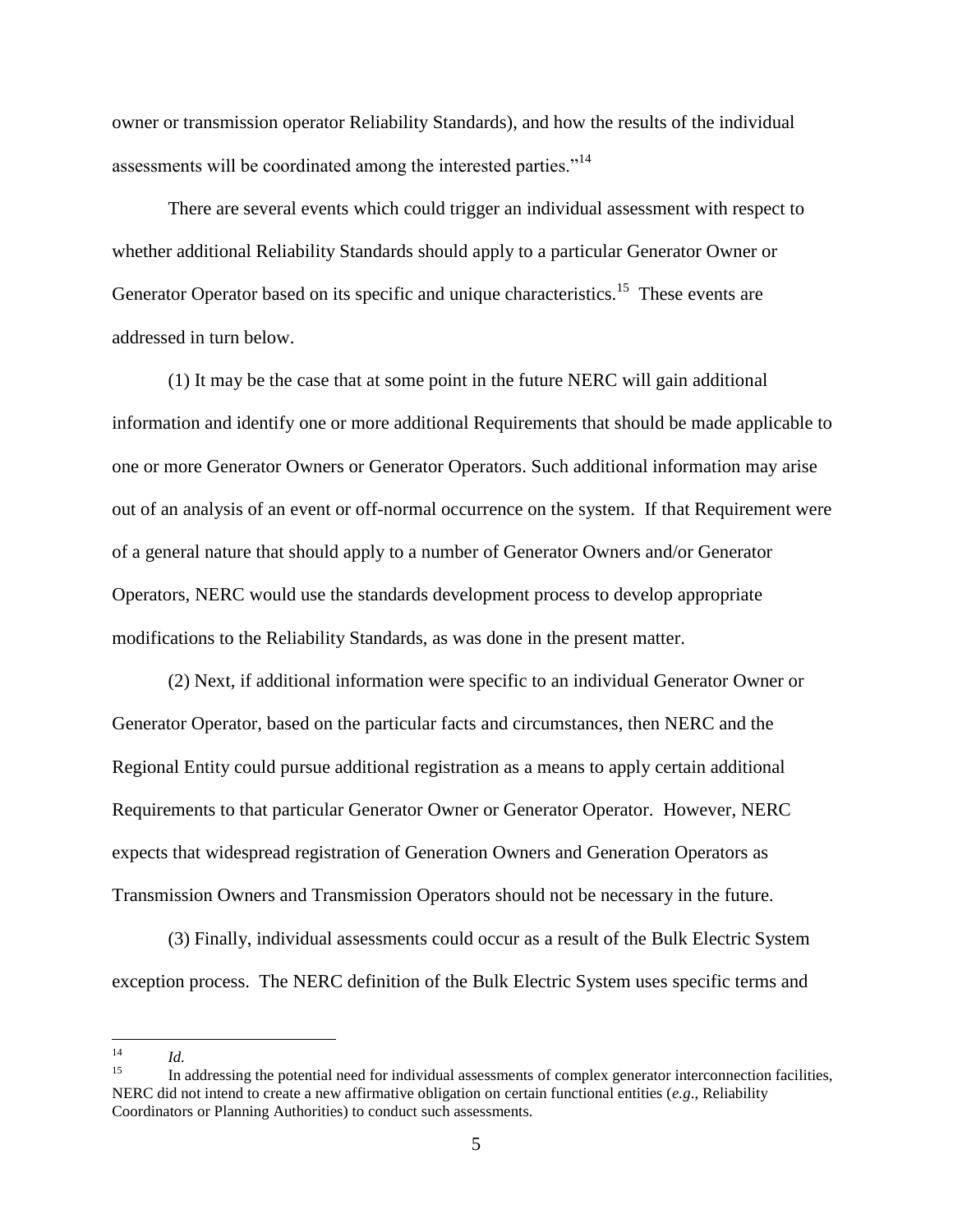thresholds that, in most cases, should appropriately identify Elements and groups of Elements that are appropriately classified as part of the Bulk Electric System. Conversely, the definition of Bulk Electric System should, in most cases, exclude Elements that are not part of the Bulk Electric System. In certain cases, however, the definition of Bulk Electric System may classify certain Elements as part of the Bulk Electric System that are not necessary for the Reliable Operation of the interconnected bulk-power transmission system or the definition of Bulk Electric System may classify certain Elements as non-Bulk Electric System that are necessary for the Reliable Operation of the interconnected bulk-power transmission system. The review of an Element pursuant to the exception process could identify "complex" generator interconnection facilities. The evaluation of a specific Element and its potential to materially impact the Bulk Electric System could identify any existing or potential reliability gaps with respect to that individual Element.

For these reasons, the existing processes and roles and responsibilities of NERC and the regions should ensure that "complex" generator interconnection facilities will be identified and appropriately addressed on a case-specific basis.<sup>16</sup> It is expected that the number of such facilities is low and when an individual assessment occurs, NERC will evaluate, in consultation with the Regional Entity, which Reliability Standards apply to the particular entity based on the specific facts.

With the approval of the four modified Reliability Standards referenced above as being applicable to Generation Owners and Generation Operators, NERC believes it has addressed the reliability concerns that caused NERC to pursue registration of certain Generator Owners and

<sup>&</sup>lt;sup>16</sup> This approach is consistent with Commission precedent. In *Cedar Creek* and *Milford*, the Commission performed a fact-specific analysis based upon "unique characteristics" to determine whether each of the entities would be required to register as Transmission Owners and Operators. The Commission concluded, based on the specific facts, that the reliable operation and maintenance of the interconnection facilities connected to Cedar Creek and Milford generating facilities were material to the Bulk-Power System.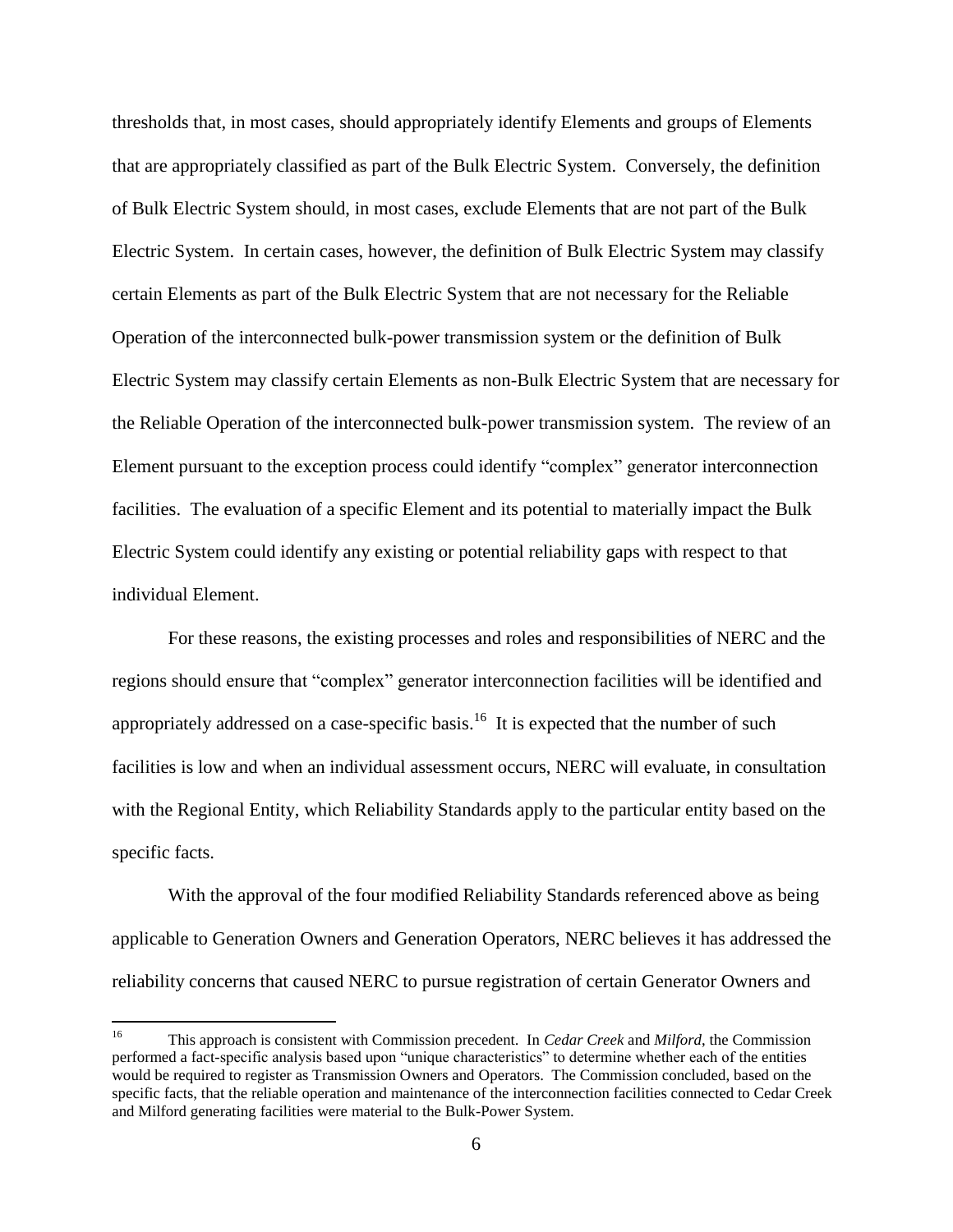Generation Operators as Transmission Owners and Transmission Operators (thereby subjecting them to some additional Requirements). Upon issuance of a Final Rule applying the four referenced Reliability Standards to Generator Owners and Generator Operators, such entities should be subject to the necessary Requirements without the need to register them as Transmission Owners and Transmission Operators.<sup>17</sup> Accordingly, NERC and the Regional Entities will generally no longer pursue registration of Generator Owners and Generation Operators as Transmission Owners and Transmission Operators.

<sup>17</sup>

A great deal of effort, by a large number of technical experts from various perspectives, has gone in to the analysis of these issues. First, the Ad Hoc Group for Generator Requirements at the Transmission Interface ("Ad Hoc Group"), comprised of industry representatives, held a number of meetings and produced a report. *Available here*: [http://www.nerc.com/pa/Stand/Project%202007%202010%20GOTO%20Project%20DL/GO-](http://www.nerc.com/pa/Stand/Project%202007%202010%20GOTO%20Project%20DL/GO-TO_Final_Report_2009Nov16.pdf)[TO\\_Final\\_Report\\_2009Nov16.pdf.](http://www.nerc.com/pa/Stand/Project%202007%202010%20GOTO%20Project%20DL/GO-TO_Final_Report_2009Nov16.pdf) Next, the standard drafting team for Project 2010-07—Generator Requirements at the Transmission Interface reviewed the work of the Ad Hoc Group, the various lists of reliability Requirements that emerged from the registration cases, and their own judgments and the judgments of commenters about what additional Requirements were necessary for Generator Owners and Generation Operators.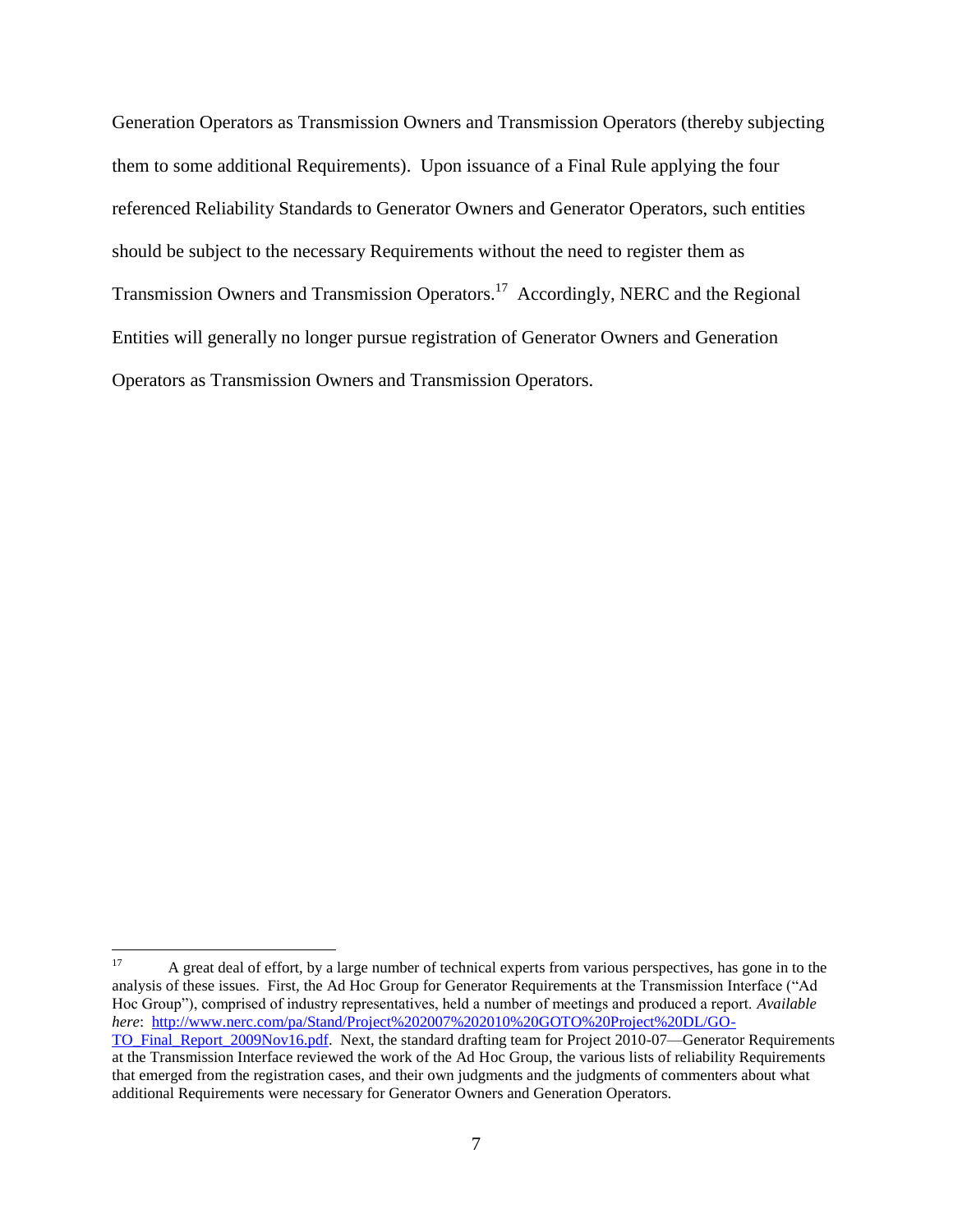### **IV. CONCLUSION**

For the reasons stated above, NERC respectfully requests that the Commission accept these comments for consideration.

Respectfully submitted,

*/s/ Stacey Tyrewala*

Charles A. Berardesco Senior Vice President and General Counsel Holly A. Hawkins Assistant General Counsel Stacey Tyrewala Senior Counsel North American Electric Reliability Corporation 1325 G Street, N.W., Suite 600 Washington, D.C. 20005 (202) 400-3000 (202) 644-8099– facsimile [charlie.berardesco@nerc.net](mailto:charlie.berardesco@nerc.net) [holly.hawkins@nerc.net](mailto:holly.hawkins@nerc.net) [stacey.tyrewala@nerc.net](mailto:stacey.tyrewala@nerc.net)

*Counsel for North American Electric Reliability Corporation*

**June 24, 2013**